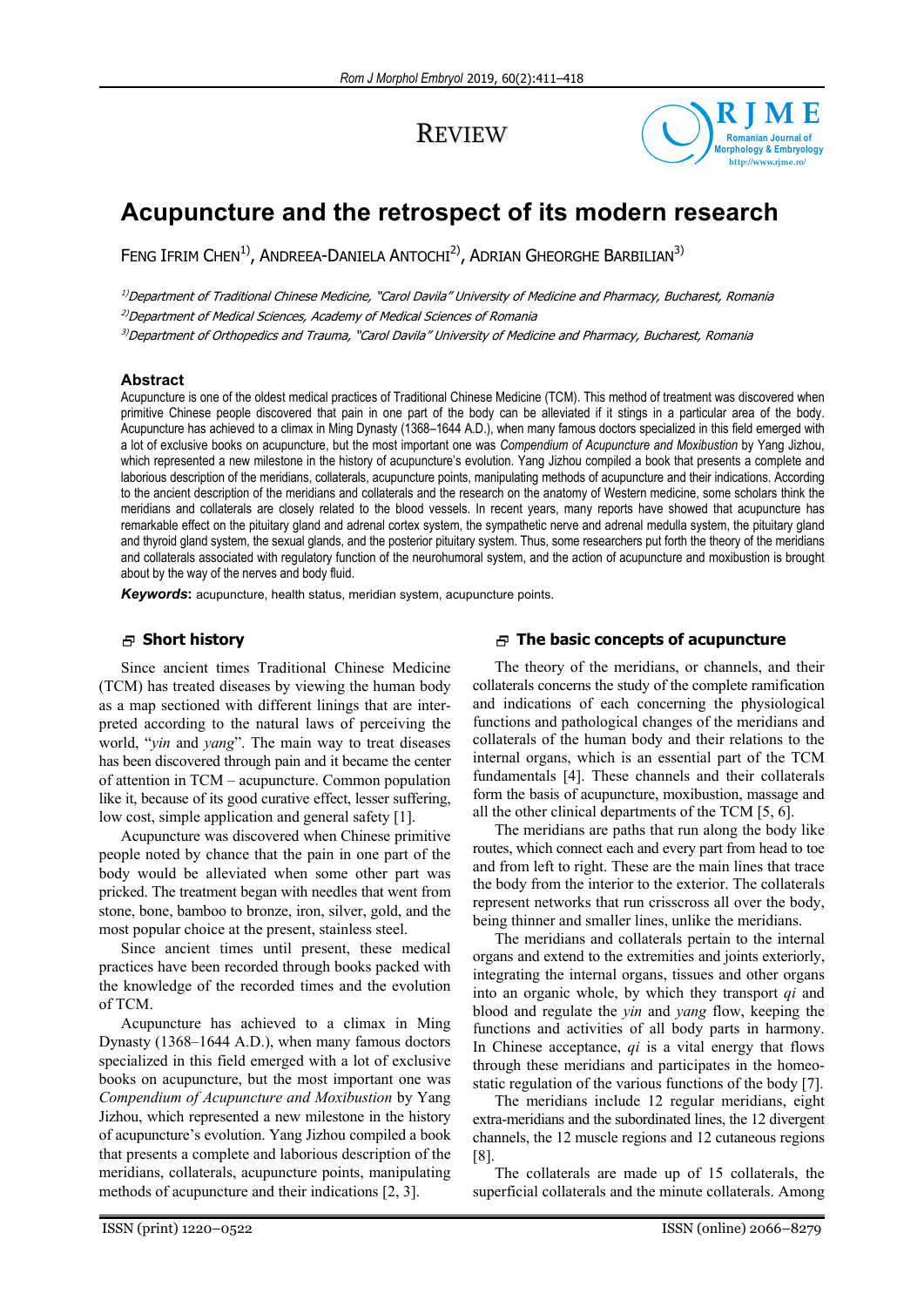the above, the most important ones are the eight extrameridians who hold the clear, stable and exact routes [9, 10].

The *yin* meridians are those that run along in the medial aspect of the extremities, whereas those in the lateral aspect are called *yang*. The medial aspect of the extremities can be subdivided into the anterior border, the mid-line and the posterior border, so the *yin* meridians running through these parts called *taiyin* (greater yin), *jueyin* (reverting yin) and *shaoyin* (lesser yin), accordingly. The lateral aspect of the extremities can also be subdivided into the anterior border, the mid-line and the posterior border, so *yang* meridians are termed *yangming* (yang brightness), *shaoyang* (lesser yang) and *taiyang* (greater yang).

Each meridian is determined by the organ name to which the meridian pertains. For instance, the meridian pertaining to the heart has the name the heart meridian.

The 12 regular meridians are linked with each other through the internal meridians and the reticular branches, which constitute six pairs of exterior–interior relationship [11, 12].

The exterior–interior relations of the 12 regular meridians not only strength the connection between the exterior meridians and the interior meridians, coordinate the viscera and bowels that are of mutual exterior–interior relationship in terms of physiology, but also cause them to have a pathological influence on each other. In treatment, the acupuncture points of the 12 regular meridians with mutual exterior–interior relationship can be alternatively used. For example, in treating disease of the large intestine, the points of the lung meridian of hand – *taiyin* – can be applied.

The motion of the *qi* and the blood inside the 12 meridians is circulative and continuous [13]. The *qi* and blood start their circulation from the lung meridian of hand – *taiyin*, then pass through the last channel, the liver meridian of foot – *jueyin*, and again to the lung meridian of hand – *taiyin*. The terminus of one meridian connects with the starting point of another meridian, thus forming an endless ring.

The 12 divergent channels are the branches which derive from, enter, emerge from and join the 12 regular meridians which, in turn, reach the deeper parts of the body through these branches. Most of the 12 divergent channels derive from the regular meridians at the upper and lower regions of the elbows and knees and then enter the thoracic and abdominal cavities, where they connect their pertaining *zang* or *fu* organs to which they pertain [4, 14]. Then, they emerge from the body superficies at the head and the neck. In the regions, the *yang* divergent channels join the regular meridians and *yin* divergent channels connect the internally–externally related *yang* divergent channels. Thus, the 12 divergent channels strengthen the connections between the *zang* and *fu* organs, bring the 12 regular meridians and all parts of the body closer, and extend the scope of indications of the acupoints.

The 12 muscle regions are the conduits which distribute the *qi* of the 12 regular meridians to the muscles, tendons, and joints, and which are the external connecting regions of the 12 regular meridians. The distribution of the muscle regions corresponds to the body–superficies courses of the regular meridians. All the muscle regions function in a course which starts from the terminals of the limbs and runs on to the head and trunk. Instead of entering *zang* and *fu* organs, they travel along the body surface, and connect with the joints and bones. The main functions of the muscle regions are to connect with all bones and control them to ensure easy flexing and extending of the joints and normal motion of the body. This is referred to in Chapter 44 of the book *Plain Questions*: "The tendons control and connect with bones to ensure proper joint functions" [15].

The 12 cutaneous regions refer to the body superficies on which the functions of the 12 regular meridians are reflected, and the sites where the *qi* of the collateral's spreads. The cutaneous regions are within the domains of the 12 regular meridians. In the Chapter 56 of the book *Plain Questions*, it points out: "The cutaneous regions are marked by the regular channels". Since the cutaneous regions are the most superficial part of the body tissue, they render protection to the organism [16].

The eight extra-channels are:

- *Du* (back middle or governing) meridian;
- *Ren* (front middle or conception) meridian;
- *Chong* (penetrating or vital) meridian;
- *Dai* (girdling or belt) meridian;
- *Yin qiao* (*yin* motility) meridian;
- *Yang qiao* (*yang* motility) meridian;
- *Yin wei* (*yin* linking or maintaining) meridian;
- *Yang wei* (*yang* linking or maintaining) meridian.

Unlike the 12 regular meridians, none of them belongs to the *zang*–*fu* organs, nor are they exterior–interior related. Their courses are unique, and hence the name, the extrachannels. They have three main functions:

(*1*) Strengthening the association between the 12 regular meridians;

(*2*) Regulating the *qi* and blood of the regular meridians, such as in storage, drainage of the *qi* and blood;

(*3*) Not only being closely related to the liver, the kidney and other internal organs, but also to the uterus, brain, bone marrow and extraordinary organs [2, 11, 16].

They therefore more link up to reproduction and assist 12 regular meridians to maintain the whole body.

The 15 collaterals include the 12 regular collaterals, which separate from the 12 regular meridians, the collaterals of the *ren* and *du* and the major collateral of the spleen. They are named respectively after the names of the points from where they start. Their main function is to strengthen the association of the *yin–yang* meridians and the externally–internally related meridians on the body surface. For example, the collateral of the *ren* meridian connects with the *qi* of the channel on the abdomen, the *du* meridian ensures fluent passage of the *qi* of the meridians on the back, and the major collateral of the spleen links up the pass-ways of the *qi* of the meridian on the sides of the chest [17, 18].

Superficial collaterals are those which are distributed on the superficial parts of the body, and the smallest branches of the collaterals are called "minute collaterals". They are innumerable and spread all over the body working to transport *qi* (vital energy) and blood to sustain the body [19].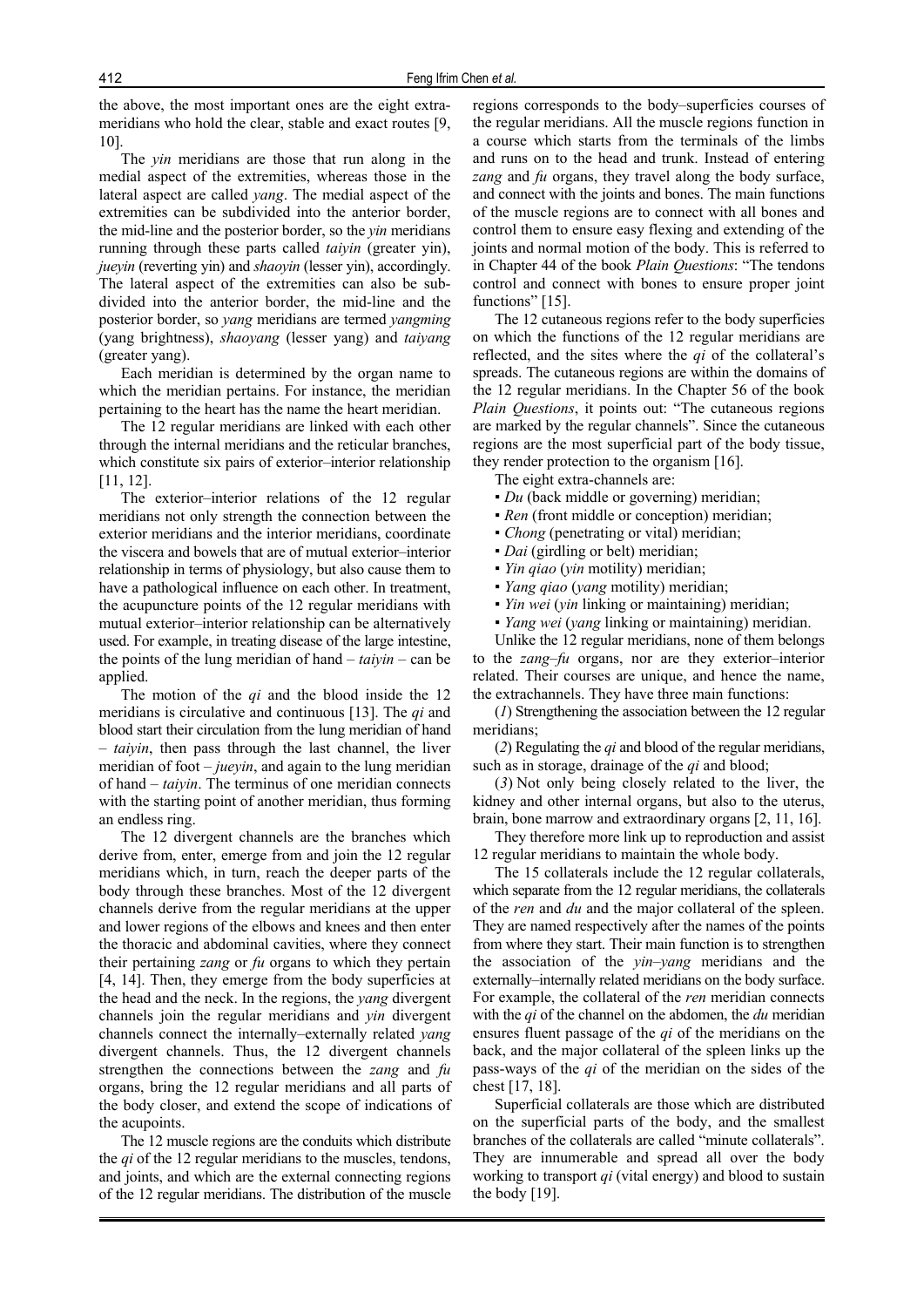The 14 meridians include the 12 regular meridians, and *ren* and *du* meridians, which are mostly associated with the clinical application. Their body–surface distribution is as follows. The *yin* meridians pertaining the six *zang* organs (heart, liver, spleen, lung, kidney and pericardium) are distributed on the medial aspects of the four limbs, and the thoracic and abdominal regions, among which, the three *yin* meridians of hand are distributed on the medial aspects of the upper limbs, while the three *yin* meridians of foot in the medial aspects of the lower limbs. The *yang* meridians pertaining to the six *fu* organs of the gallbladder, stomach, large intestine, small intestine, urinary bladder and *sanjiao* (triple warmer), are mostly distributed on the lateral aspects of the four limbs, head and face, and the lumbar region and the back. Among them, the three *yang* meridians of hand are distributed on the lateral aspects of the upper limbs, while the three *yang* meridians of foot, on the lateral aspects of the lower limbs. The three *yang* meridians of hand and foot are arranged in a sequence, in which *yangming* meridians are the anterior ones, *shaoyang* meridians in the medium ones and *taiyang* meridians the posterior ones. With respect to the three *yin* meridians of hand and foot, *taiyin* meridians are the anterior ones, *jueyin* meridians the medium ones, and *shaoyin* meridians the posterior ones, *jueyin* meridians are the anterior ones, *taiyin* meridians the medium ones. The *ren* and *du* meridians are distributed along the anterior and posterior midline of the trunk, neck and nape, and the head and face, with the *ren* meridian on the anterior midline. Both the *du* and the *ren* meridians have their clearly independent points, which are also popularly used in the treatment of diseases [2].

Acupoints are the loci through which the *qi* of the *zang*–*fu* organs and the meridians is transported to the body surface, 365 of which have so far been discovered [20]. It falls roughly into three categories: acupoints of the 14 meridians, extraordinary points and *Ashi* points.

Acupoints of the 14 meridians, also known as the "regular points", are distributed along the 12 regular meridians and the *du* and *ren* meridians. As the major part of acupoints they have their regular locations, regular names and pertaining meridians, but due to their large content, herein not been described in detail.

Besides, there are also specific points on the 14 meridians. The specific points of the 14 meridians refer to those that have specific therapeutic properties. They have their special names given after their different indications and functions. Ten types of specific points have been summarized out, which are five *shu* points, *yuan* (primary) points, *luo* (connecting) points, *xi* (cleft) points, back – *shu* points, front – *mu* points, crossing points, influential points, confluence points and lower *he* (sea) points [21].

Extraordinary points have regular names and regular locations, but do not enter in the 14 meridians. They are also named "extra points" and are especially effective in the treatment of certain diseases.

*Ashi* points are also called "tender spots". They have no specific names and definite locations, and the tender spots and other sensitive spots are places of response and reaction on needing and moxibustion.

The physiological functions of the meridians are known

mainly as "the *qi* meridian" in TCM. It connects the whole human body, which consists of the five viscera, six bowels, five sense organs, skin, muscles, tendons, bones, etc. Each of them has its own special physiological functions. It is through the connecting role of the meridians that these functions can be coordinated, thus making the body an organic whole. Only by receiving nourishment from the *qi* and the blood can each of the organs in the body give full play to its physiological functions. Most importantly, the meridians are the passways through which the *qi* and the blood circulate. *Classic on Medical Problems* states: "the function of the meridian is to transport the *qi*" and the blood and circulate the *yin* and *yang* in order to nourish the body.

The meridians induce stimulation and transmit information. If some region of the human body is stimulated, such stimulation will be transmitted along the meridian to the related viscera or bowels in the body. As a result, the relevant physiological or pathological changes take place. These changes are reflected on the body surface through the meridians. "Getting the *qi*" and "circulating the *qi*", the normal sensation felt by the patient during acupuncture, truly embody the inducing and transmitting functions of the meridians and collaterals.

The meridians and collaterals can regulate the functional activities of the human body, keeping them coordinated and balanced. When dysfunctions occur in some organ, acupuncture and other therapy can be used in order to help further stimulate the regulating function of the meridians and bring the organ back to normality. For example, experiments have proved that it can regulate peristalsis and secretion of the stomach to puncture *Zusanli* point of the stomach meridian of foot – *yangming*. When deficiency occurs in peristalsis and secretion of the stomach, stimulating this point gently with a needle may strengthen the peristalsis of the stomach and increase gastric acidity. If peristalsis and secretion of the stomach are excessive, a forceful stimulation in the point with a needle will have an inhibitory effect. Another example, puncturing the *Neiguan* point of the pericardium meridian of hand – *jueyin* can cure both bradycardia and tachycardia, performing a biphasic regulative function.

The meridians and collaterals have a direct bearing on the occurrence and progress of diseases. If a meridian is in functional disorder, it is apt to be attacked by exogenous factors; then, the exogenous factors will further intrude into the internal organs along the meridians [22].

The theory of the meridians and collaterals has long been widely applied to direct clinical treatment of all the departments of TCM, in particular, acupuncture, moxibustion, massage and herbal prescriptions. For instance, "the method of selecting points along the meridians" is a good example. To be specific, the *Zusanli* point of the stomach meridian of foot – *yangming* should be selected for the treatment of stomach; the *Qimen* point of the liver meridian of foot – *jueyin* should be punctured for curing liver disease. The selection of regions of massage is also based on this theory.

It is also through the meridians and collaterals that the herbs exert an influence on the pathological region and take effect as expected. Through protracted and repeated practice, TCM doctors have discovered that a certain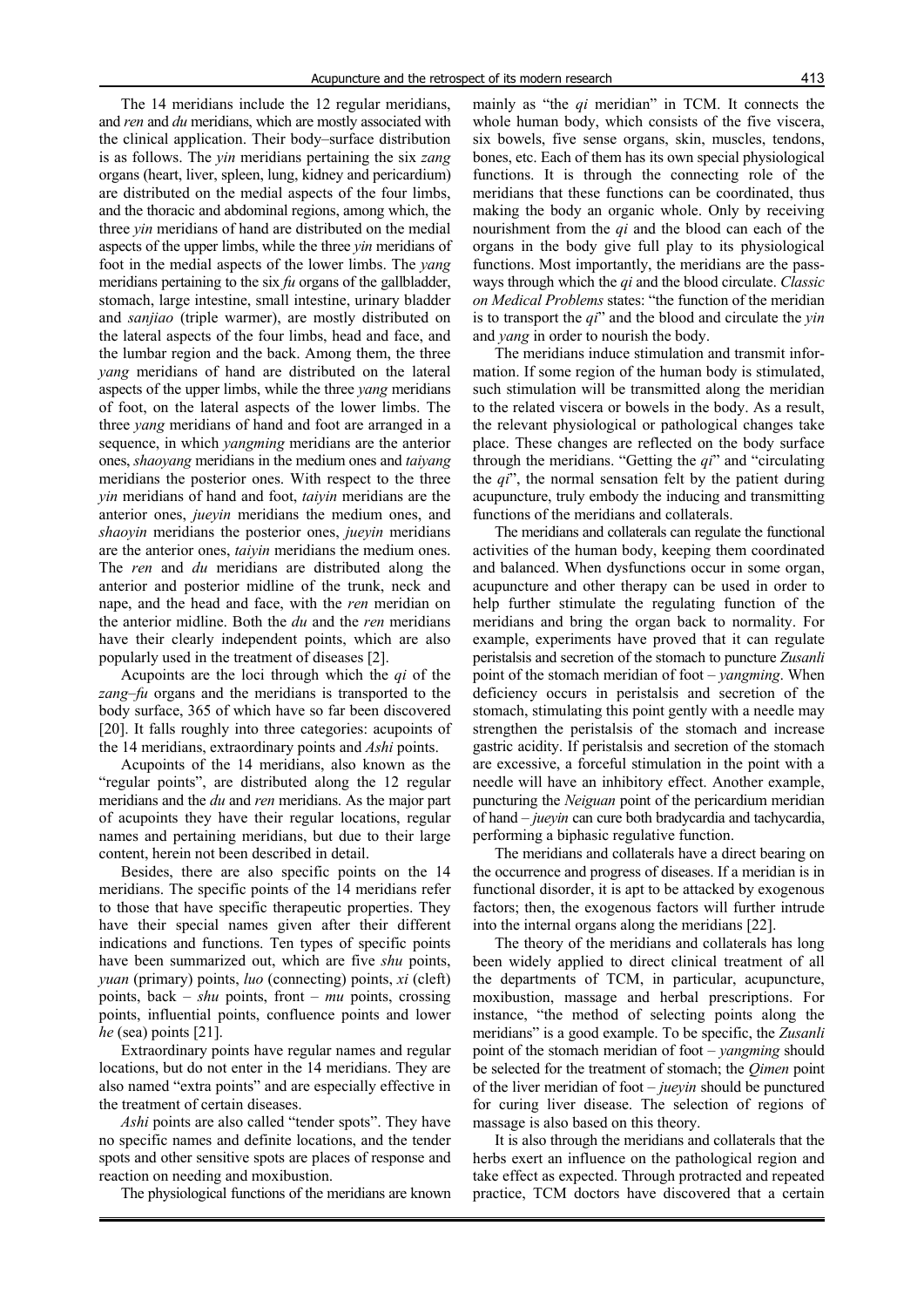herb possesses a selective effect for a certain disease of some meridians and its pertaining organ, thus creatively formulating a theory of "classifying herbs according to their respective therapeutic effect on the disease of a specific meridian and its pertaining organ". For example, through the work done by Chinese *Ephedra* (*Ephedrae herba*) on the meridians of the lung and the urinary bladder, sweat is induced, asthma relived, and diuresis promoted. Another example, through *Bupleurum* root (*Bupleuri radix*) acts on the meridians of the liver and the gallbladder and regulate the vital energy by alleviation of mental depression. The theory of "medicinal guides" was formulated by ancient Chinese medical men according to the theory of the meridians and collaterals. Taking some examples, in treating headache, *Notopterygium* root (*Notopterygii rhizoma et radix*) should be prescribed if it is due to *taifang* disturbance, or *Angelica dahurica* root (*Angelicae dahuricae radix*) should be prescribed if due to the disturbance of the *yangming*, or thorax – *Bupleuri radix* prescribed if due to the disturbance of the *shaoyang*. The above-mentioned "medicinal druids" do not only work their way through the relative channel and its pertaining organ, but also direct other medicines to the right meridian and organ to bring their therapeutic action into play [23].

In addition, the clinical applications of acupuncture anesthesia, auricular needles are created under the guidance of the theory of the channels and collaterals and will inevitably further prove and develop this theory.

The therapeutic properties of acupoints manifest themselves in the following three aspects.

#### **Local and adjacent therapeutic properties**

All the points in the body share the common feature in terms of their therapeutic properties. Each point located on a particular area is able to treat any disorder of the nearby tissues and organs.

#### **Remote therapeutic properties**

This is the basic regularity of the therapeutic properties of the points of the 14 meridians. The points of the 14 meridians, especially those of the 12 regular meridians located below the elbow and knee joints, are effective not only for local disorders but also for disorders of the tissues and *zang*–*fu* organs so far as the course of their pertaining meridians can reach. Some even have systemic therapeutic properties. For example, *Zusanli* point not only treats the disorders of the lower limbs, but also regulates the whole digestive system, even has certain effect on body defensive and immune reactions of the body.

#### **Special therapeutic properties**

Clinical practice has proved that needling certain points may forth biphasic beneficial regulation on a variety of functional abnormalities of the body. For instance, puncturing the *Tianshu* point relieves both diarrhea and constipation. In addition, the therapeutic properties of some points show relative specificity, *e.g*., the *Dazhui* point, which has an antipyretic effect, and the *Zhiyin* point helps correct the malposition of a fetus.

The general principles of acupuncture treatment are worked out by repeatedly practicing acupuncture and moxibustion under the guidance of the theories of TCM. They are of universal significance in decision of the treating methods, selection of points and manipulations [24–26].

The regulation of *yin* and *yang* is a fundamental principle in clinical acupuncture treatment. According to the theories of TCM, diseases result mainly from relative imbalance of *yin* and *yang*, where *yang* in excess or deficiency or *yin* in excess or deficiency. The mechanism of acupuncture treatment lies in regulation of *yin* and *yang*; in doing so, it brings the body back to the physiological state of "*yin* and *yang* in equilibrium" and cures patients of the illness.

Regulation of *yin* and *yang* by acupuncture is completed by point prescription and needling manipulations.

Point prescription includes two or more points, which are selected according to the symptoms and cause of disease, and the functions and the natures of the points. The methods often used in clinical treatment for point prescription are such as selection of points on the diseased meridian, the combination of the exterior–interior points, the combination of the anterior–posterior points (also known as the combination of abdomen – *yin* points and the back – *yang* points), the combination of the distant– local points and the combination of the left–right points. For example: *Zhongfu*, *Chize*, and other points of the lung meridian of hand – *taiyin* – selected to make up a prescription for cough due to disease of the lung; if the kidney meridian of foot – *shaoyin* – is affected, selecting *Kunlun* and *Jinggu* of the urinary bladder meridian of foot – *taiyang*; selecting *Zhongwan* anteriorly and *Weishu* posteriorly for epigastric pain; selecting *Hegu* on the right side to treat facial paralysis on the left side, and vice-versa and also the points on both sides selected clinically in treatment of the diseases of the internal organs, so as to strengthen the coordinating effects.

Needling manipulations and needling methods play an important role to induce the needling sensation, bring about the desired therapeutic results and guarantee safety. Generally, the angle and depth of needling insertion, the speed of needling insertion and withdrawing the needle and others depend on the pathological condition, the location of points, the different objectives and the seasons; patients with different constitutions and body types have not same needling sensation and treating effects. Therefore, the consideration must be fully paid according to each patient's concrete condition and location of points. Only by doing it in such a way can better therapeutic results be obtained [16, 27, 28].

According to the theories of TCM, *xu* (insufficiency or asthenia) indicates the insufficiency of genuine *qi* (including the body resistance). *Shi* (excess) indicates the exuberance of pathogenic *qi* (or pathogen). For patient with excessive heat syndrome, superficial puncture to cause bleeding should be used often for elimination of the excessive heat; for patient with asthenic cold syndrome, reinforcing method, such as prolonged retaining of needle or applying moxibustion for restoring *qi* and dispelling cold, is often employed; for patient with intermingled insufficiency and excess syndrome, reinforcing and reducing methods are used simultaneously.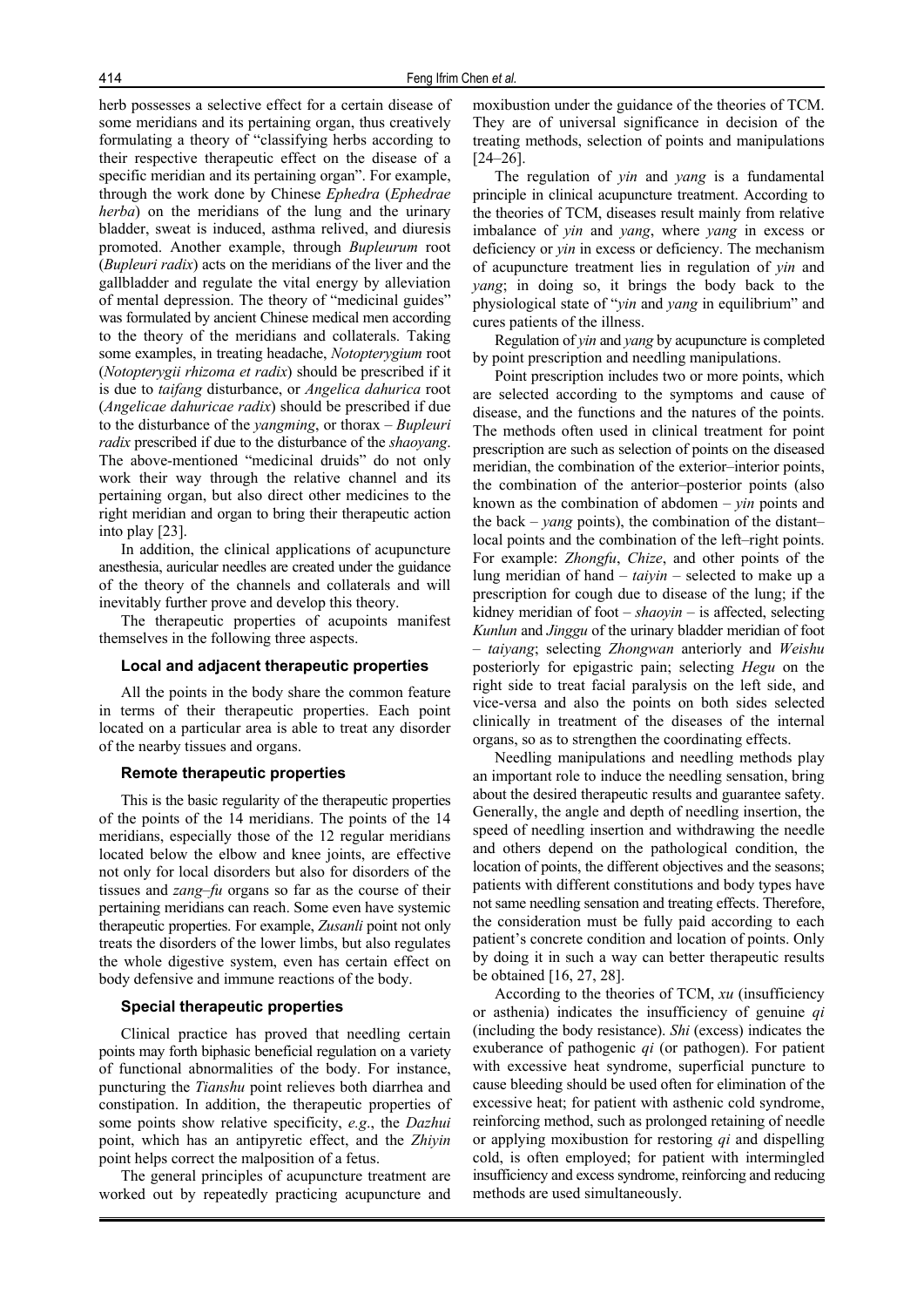The conception of the primary fundamental and the secondary incidental are relative to each other involving different meaning. For instance, the genuine *qi* is the primary, and the pathogenic factor is the secondary; the etiology is the primary, and the manifestation is the secondary; the original disease is the primary, while the consequent disease is the secondary. This concept represents the two opposite aspects of one entity during the course of a disease. The incidental is generally the phenomenon and the secondary aspect, the fundamental cause is generally the nature and the primary aspect of a disease. Under general circumstances, the principle is treating the incidental first when it is acute or emergent, and treating the fundamental later when the cause becomes insidious or gradual. However, if the incidental and the fundamental are both emergent, they must be treated at the same time.

In acupuncture treatment, a disease should be assessed according to such different situations of the primary, the secondary, the root cause, the symptoms, the acute and the chronic so as to determine the principle of treatment. For some diseases resulting in constipation and dysuria, for example, points helping defecation and urination should be selected first to treat the disease, that is, to treat the symptoms first when they are acute; then some points to treat the root cause or original disease are selected, that is, to treat the root cause when the acute symptoms are relieved. For edema due to insufficiency of genuine *qi* or blood resistance weakened while pathogenic factor still prevailing, select both the points strengthening body resistance to treat the root cause and the points inducing diuresis to alleviate edema. The latter is most widely used in clinic [28, 29].

As how the ancient Chinese medical men to find the meridians and acupoints has been a discussed miracle, how to bring them to light of their structure, function and nature has also at least partly been a mystery to modern human beings. Numerous scientific people from not only medicine province but also biology, chemistry, physiology, electricity, magnetism fields and so forth have made a great deal of study in order to seek the answer.

## **Modern studies on the meridians and collaterals**

#### **The meridians and collaterals, and the neural segments**

TCM considers the meridians and collaterals are the pathways which connect the exterior and interior, and *zang*–*fu* organs. In the light of modern medicine, the nerves associate the body surface with the internal organs. Therefore, the relationship between the meridians and collaterals and the nerves should be considered, or in another word, it should be thought whether or not the meridians and collaterals are actually the nerves. Some researchers explain the association of the meridians, collaterals and acupoints, and internal organs to connection link of body–neural segments–internal organs. Because:

▪ Firstly, judging from the relationship between the locations and indications of the acupoints on the trunk of the body, and the neural segments, through anatomical observations and analysis, it is found that the back – *Shu*

and the front – *Mu* points and the points of the *ren* channel are identical with the internal organs to which these points pertain and which they govern in the neural segments. For instance, *Zhongfu*, the front – *Mu* point of the lung, and *Feishu*, the back – *Shu* point of the lung, are both controlled by the  $1<sup>st</sup>-5<sup>th</sup>$  segments of the thoracic nerves and the nerves which control the lung come from the same neural segments. Another example is that the *Shan Zhong* point controlled by the 4<sup>th</sup> neural segment of the thoracic nerve is indicated in diseases of the respiratory system. This shows points and their corresponding internal organs have identity in the neural segments.

▪ And secondly, judging from analysis of the therapeutic properties of the points of the meridians and collaterals, the meridians and collaterals are closely related to the neural segments. For instance, the points of the heart meridian of hand – *Shaoyin* may be used to treat diseases of the heart, lung and trachea; the same meridian passes the medial aspect of the tip of little finger, the medial aspect of the forearm and the chest; the skin of these areas, where the meridian passes, is controlled by the  $1<sup>st</sup>-3<sup>rd</sup>$ neural segments of the thoracic nerves, which at the same time control the cutaneous nerves of these areas. This indicates that these areas and the heart, lung and trachea are under the domination of the same neural segments [30].

The research on the phenomena of meridian transmission further confirms the existence of the meridians and collaterals. The course of the meridian transmission is basically similar to the course of the meridian described in the ancient Chinese medical books, but it's quite difficult to explain it. Because the tissue structure of the meridians and collaterals is not found in the peripheral part of the body, some scholars hold that the meridians transmission takes place in the central nervous system (CNS). There are three main arguments:

(*1*) Phantom limb sensation, which is that the amputee still feels the needling sensation transmitted to his missing limb on arrival of *qi*, when given acupuncture.

(*2*) Conditional reflex generalization: some researchers gave acupuncture on the *Zusanli* point of a dog to produce a conditional stimulation and gave food to the dog to cause its salivary secretion as an unconditional stimulation. After repeated stimulation, when the conditioned reflex was established, acupuncture on the *Zusanli* point along may cause its salivary secretion. At the same time, needling the other points of the stomach meridian may also bring about its salivary secretion, but needling the points of the foot – *taiyang* or foot – *shaoyang* meridian will certainly not. This indicates that the conditioned reflex has a tendency to be generalizes along the meridian. In light of the physiological view, the conditional reflex generalization goes on in the CNS, not in the exterior of the body [30, 31].

(*3*) Acupuncture transmission under anesthesia: it is found that after lumbar anesthesia, needling the *Qihu* point on the chest may produce acupuncture transmission in most of the subjects, which may travel along the lower limb on to the anesthesia area, and further to the tip of the toe [32, 33].

From the description above, it is assumed that the meridians and collaterals are the specific functional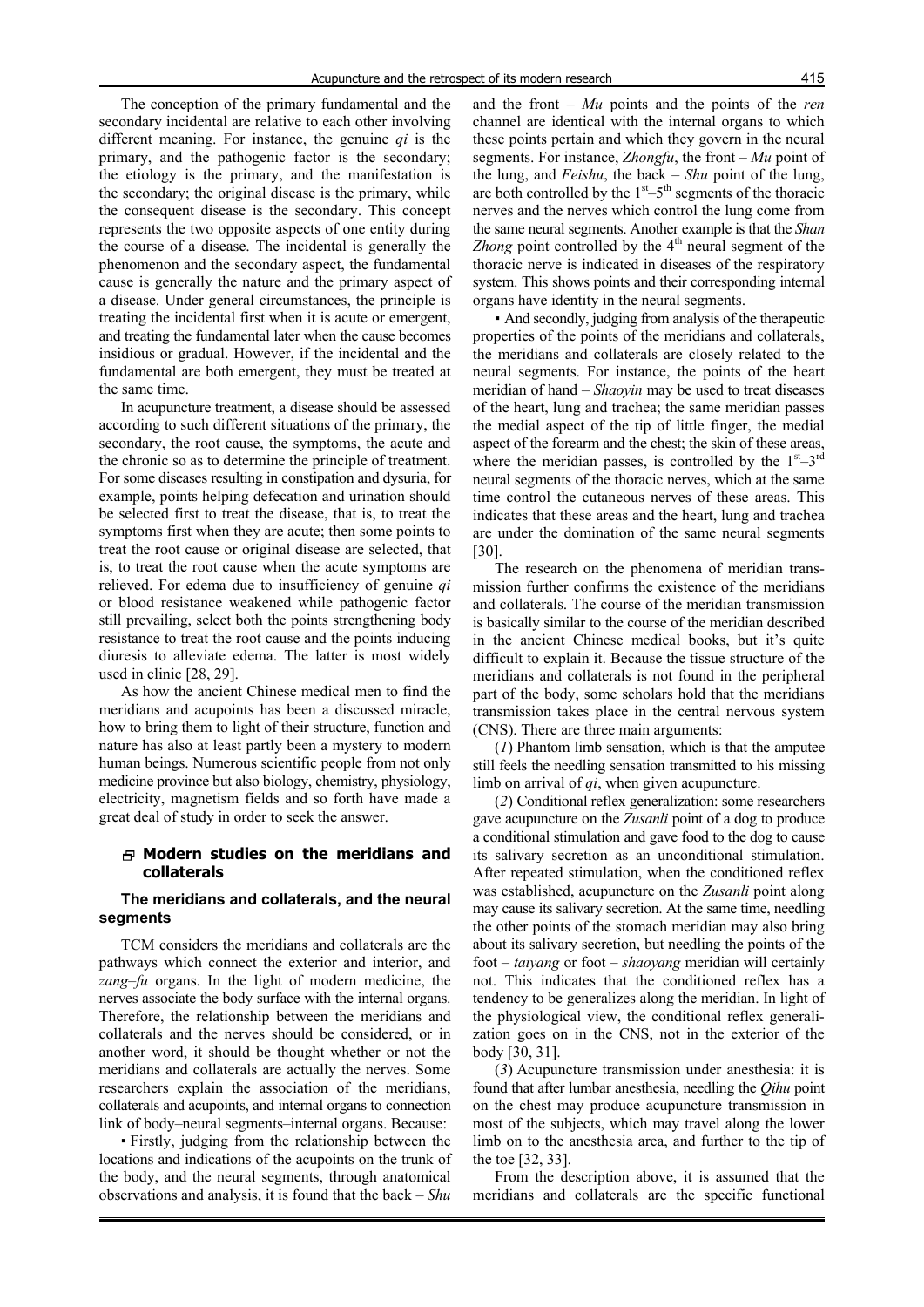association between the areas of the cerebral cortex. Needling a certain point may activate the corresponding excitation spot in the cerebral cortex. The excitation spreads regularly, according to its specific functional association and along a certain course, when the excitation occurs in a corresponding projection area of the body surface [28].

According to the ancient description of the meridians and collaterals and the research on the anatomy of Western medicine, some scholars think the meridians and collaterals are closely related to the blood vessels. During the autopsy, scholars observed 309 acupoints, of which 24 are located at arterial trunk, making up 7.77% of all the points they observed, 206 by the sides of the arterial or venous trunk, accounting for 84.79% of the total. This indicates that acupoints are closely associated with the blood vessels. In the *Anhui Medical College*, there was an experiment in which Chinese ink was injected into the acupoints on the freshly amputated legs, and the 57 points observed. The local tissue around 17 points on eight of the amputated legs, a fibrous structure filled with Chinese ink started from each of this area. The fibrous structures extended along these different courses of the three *yin* meridians, eight of them along the liver meridian, four of them along the spleen meridian and five of them along the kidney meridian. On each of the legs, the fibrous structures filled with Chinese ink were close each other at the *Sanyinjiao* point, having a tendency of confluence. It was verified by the tissue slices that all the fine vessels filled with Chinese ink were small veins. This shows the idea that meridians and collaterals and their points are very close to the system of blood vessels [21].

The meridians and collaterals, and the neurohumoral system mainly involve researches on the relationship between the neural mediums and hormones, and the channels and collaterals. The neural mediums are important substances, which regulates the physiological activities of the organism. At present, researchers are focused on monoamines and choline. A large number of study results have confirmed that the neural mediums play a big role in acupuncture analgesia. In recent years, many reports have showed that acupuncture has remarkable effect on the pituitary gland and adrenal cortex system, the sympathetic nerve and adrenal medulla system, the pituitary gland and thyroid gland system, the sexual glands, and the posterior pituitary system. Thus, some researchers put forth the theory of the meridians and collaterals associated with regulatory function of the neurohumoral system, and the action of acupuncture and moxibustion is brought about by the way of the nerves and body fluid [34–36].

Certain research data show that there is a regularity between the meridians and collaterals and the electric changes of the skin at the acupoints. Indeed, on the skin there are some opts with higher magnitude of current, which are distributed in the as way as the acupoints, moreover, some spots are arranged in a line, which confirms to the course of the meridian and collateral. Therefore, some research fellows think the meridians and collaterals, in fact, are the specific pathways of bioelectric current; while the *qi* and blood of the *zang*–*fu* organs are traveling in the meridians and collaterals, certain electric potential changes produced, and the electric current travels along the specific pathways crisscross and all over the body, forming the system of the meridians and collaterals [30, 35, 37].

Other researchers say the meridians and collaterals are the electromagnetic waves formed by electrons or electron beams traveling along specific pathways. For this reason, some doctors apply a high magnetic body to the acupoint of the meridian and collateral to make advantage of the effect of the magnetic field exerted on the bioelectric activities of the meridians and collaterals. This is known as "magnetotherapy" [38].

As the mentioned, we have known that acupoints are the specific points closely relating to the activities of the channels and collaterals and *zang*–*fu* organs, through which, *qi* and blood can gather and travel by applying acupuncture. Therefore, herein the collections of acupoints' studies concentrate on the research of their morphological structures which link to or condition the roles of the acupoints.

Some researchers think the blood vessels of the point distribute with the regularity of some 45.15% points located by main vessels and 18.6% points, at the blood vessels. The others believe the nerve–vessel doctrine that stimulating points has the action on puncturing autonomic nerves and fine blood vessels, so that the reflexive effect comes through the conduction of the neural fibers. Because they found through histological observation that very rich fine blood vessels and more developed capillary network exist in around 99.6% of the subcutaneous tissue underneath the points. Other gross-anatomic researches on the histological morphology of the point confirm the most points locate at the neural trunks or nerve branches and the fine neural fibers pass through most points [39].

The morphological study of the *Sanyinjiao* point by observing the grossly stratified dissection and computed tomography (CT) cross-section of the point reported as follows. No special structures have been found besides nerves, blood vessels, lymphs, fascias, tendons and muscles comparing the areas of points and non-points. However, the distribution of the normal structures of the body is different and the *Sanyinjiao* point is made up of not one kind of tissue, while a co-built stereo-structure of many types of different tissues [40].

The latest report on the experimental approach and research thinking of the structural basis of the meridians and collaterals was put forth these recent three years. The researchers have spent more than eight years on the research and established:

(*1*) The point is a complicated structural system including concentrated fine blood vessels, autonomic neural plexuses and lymph vessels.

(*2*) The finding, existing a length of 15.5 μm spontaneously shape-narrowed wave in each point, reflects that there must be a radiation structure with focused particular energy.

(*3*) In the stereo-structure of each point, the multimineral element-concentrated loci and areas were found. The  $Ca^{2+}$  density increases during needling points. As every knows, each mineral element has special close relation with the neural functions, and then a series of reactions after neural activities.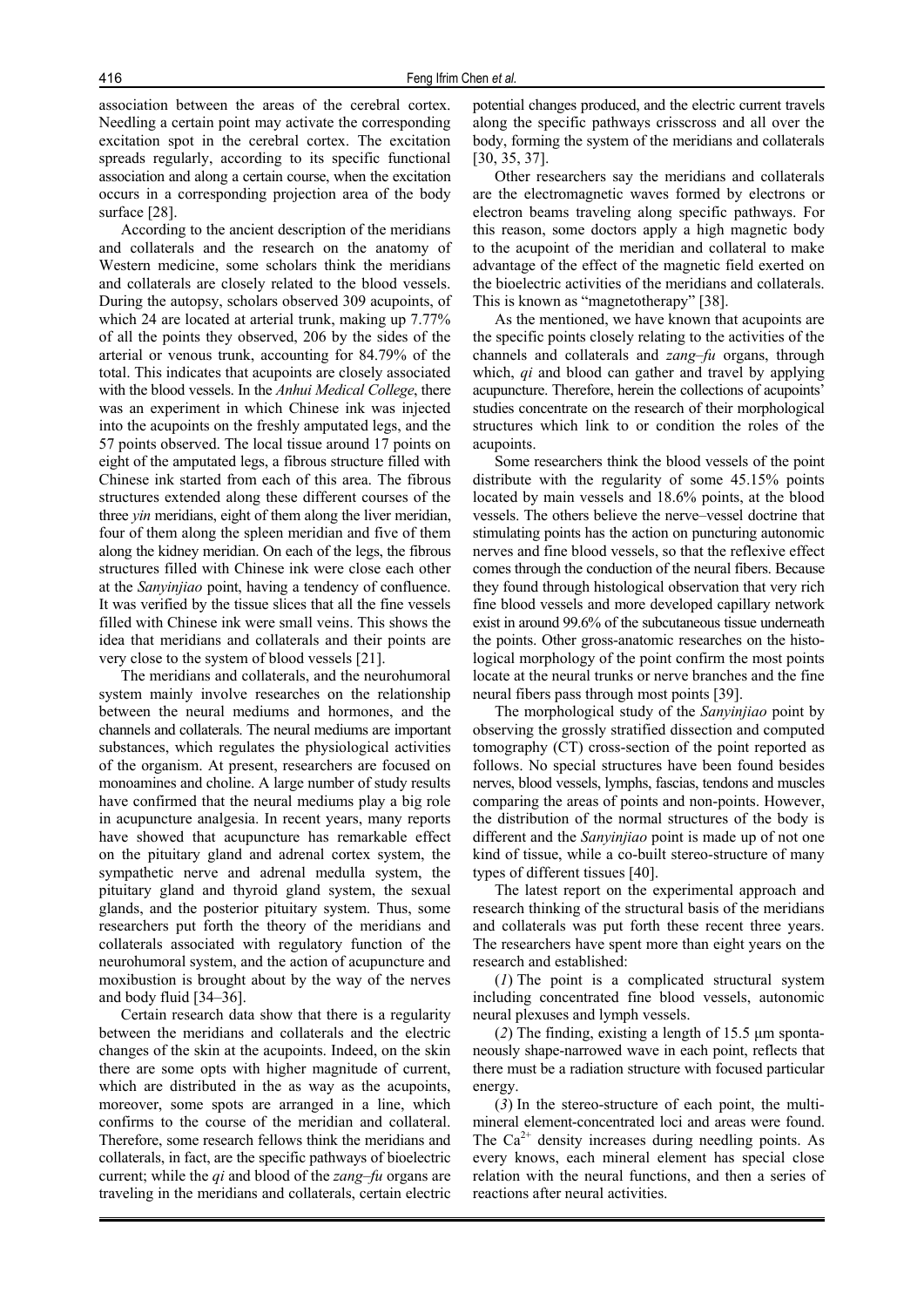(*4*) Underneath each point, there is a specially distributed and concentrated fine blood vessel network, in which the capillaries in parallel placing have the same direction of the meridians. Thus, it is not difficult to understand that the blood and body fluid between capillaries can transport in long courses along the directions of the meridians.

Also, this possibly explain the theory of "Classifying herbs according to their respective therapeutic effect on the disease of a specific meridian and a pertaining organ" and other clinical methods, such as moxibustion, massage and so on.

#### **Conclusions**

Acupuncture is one of the most popular TCM treatment methods. Meridians and acupoints represent complicated structures that have been demonstrated through different electric potentials and through a histochemical composition specifically demonstrated by us, which in fact strengthens the existence of an energetic system regulation of the human body homeostasis.

The entire Eastern medicine establishes the basis for therapy by harmonizing the biological constants of the body, unlike the Western medicine, where the focus is concentrated on the effect brought by the drugs through chemical synthesis harmonization and different medical techniques. Comparing the two, we can clearly see that TCM successfully treats metabolically imbalances, which appear in a multitude of maladies, while Western medicine successfully treats diseases surgically, infectious and contagious diseases, in which the causal factor can be removed either through medication or surgical techniques. Following these conclusions, at the moment, in the United States of America, the concept of integrative medicine was accredited for both categories, Eastern and Western medicine, being used in a personal way, regarding the disease and the patient.

#### **Conflict of interests**

The authors declare that they have no conflict of interests.

#### **References**

- [1] Hao JJ, Mittelman M. Acupuncture: past, present, and future. Glob Adv Health Med, 2014, 3(4):6–8.
- [2] Wang XT. Origin and development of Chinese acupuncture and moxibustion. Am J Acupunct, 1979, 7:293–303.
- [3] Run-Ming Y. The origin and development of Chinese acupuncture and moxibustion. Anc Sci Life, 1985, 4(4):224–228.
- [4] Xutian S, Zhang J, Louise W. New exploration and understanding of traditional Chinese medicine. Am J Chin Med, 2009, 37(3):411–426.
- Zuo Y. Chinese acupuncture and moxibustion. Series: A Newly Compiled Practical English–Chinese Library of Traditional Chinese Medicine, Shanghai University of Chinese Medicine Press, Shanghai, 2002, 10–370.
- [6] Li Y, Sun C, Kuang J, Ji C, Wu J. The effect of moxibustion stimulation on local and distal skin temperature in healthy subjects. Evid Based Complement Alternat Med, 2019, 2019:3185987.
- [7] Vickers AJ. Can acupuncture have specific effects on health? A systematic review of acupuncture antiemesis trials. J R Soc Med, 1996, 89(6):303–311.
- Zhou W, Benharash P. Effects and mechanisms of acupuncture based on the principle of meridians. J Acupunct Meridian Stud, 2014, 7(4):190–193.
- [9] Porkert M. The theoretical foundations of Chinese medicine: systems of correspondence. Asian Science Series: No. 3, The MIT Press, Boston, 1978, 16–76.
- [10] Chang S. The meridian system and mechanism of acupuncture – a comparative review. Part 1: the meridian system. Taiwan J Obstet Gynecol, 2012, 51(4):506–514.
- [11] Wu JY. Neijing chronological medical theories. Chin Med J (Engl), 1982, 95(8):569–578.
- [12] Needham J. Science and civilization in China. Vol. 2: History of scientific thought. Cambridge University Press, London, 1956.
- [13] Chang S. Physiological rhythms, dynamical diseases and acupuncture. Chin J Physiol, 2010, 53(2):77–90.
- [14] Maurer N, Nissel H, Egerbacher M, Gornik E, Schuller P, Traxler H. Anatomical evidence of acupuncture meridians in the human extracellular matrix: results from a macroscopic and microscopic interdisciplinary multicentre study on human corpses. Evid Based Complement Alternat Med, 2019, 2019: 6976892.
- [15] Ifrim M. Human anatomy atlas viscera. Servo Sat Publishing House, Arad, Romania, 1999.
- [16] Qiao MQ. Acupuncture. Scientific and Technical Publishing House of Shanghai, China, 1985.
- [17] Birch S. The *jingmai* and *qi*: acupuncture perspectives. In: Birch S, Cabrer Mir MA, Rodriguez Cuadras M (eds). Restoring order in health and Chinese medicine: studies of the development and use of *qi* and the channels. La Liebre & Jade Stone Group, Barcelona, Spain, 2014, 183–266.
- [18] Birch S, Alraek T. Traditional East Asian medicine: how to understand and approach diagnostic findings and patterns in a modern scientific framework? Chin J Integr Med, 2014, 20(5):336–340.
- [19] Ifrim Chen F. The structure of the acupuncture points and meridians. The XIV Congress of Pan American Association of Anatomy (PAA), Rio de Janeiro, Brazil, 24–27 July 2002 (oral presentation).
- [20] Stux G. History of acupuncture. In: Stux G, Pomeranz B. Acupuncture: textbook and atlas. Springer-Verlag, Berlin– Heidelberg–New York–Tokyo, 1987, 36–37.
- [21] Xu MH. [The research on the basis of the needling functions and the histological structure of points]. Shanghai J Acupunct Moxib, 1989, 3:28–29, 80 (in Chinese).
- [22] Zhang J. [A preliminary study on the phenomenon of propagated sensation along channels reaching the affected area]. Chin Acupunct Moxibust, 1981, 1:24–27 (in Chinese).
- [23] Caba T. Acupunctura, diagnostic si tratament [Acupuncture, diagnosis and treatment]. Litera Publishing House, Bucharest, 1978 (in Romanian).
- [24] Huang WS. The collection of Prof. Huang Wei-San's dissertation on traditional Chinese medicine. Zhi-Yin Publishing House, Taipei, Taiwan, 1997.
- [25] Ionescu Tirgoviste C. Anatomic and functional particularities of the skin areas used in acupuncture. Am J Acupunct, 1975, 3:199–206.
- [26] Li WD, Du Z, Fang ZQ. On safe needling manipulation and the anatomic structure of *Fengchi* point. J Acupunct, 1997, 8:505–506.
- [27] Li WD, Kong LS. On safe needling manipulation and the anatomic structure of the *Fengfu* point. J Anhui Trad Chin Med College, 1991, 10(4):49–50.
- [28] Ionescu Tirgoviste C, Bajenaru O. Electric diagnosis in acupuncture. Am J Acupunct, 1984, 12(3):229–238.
- [29] Shen DK. On morphological structure of needling sensation of points. J Chin Med Pharm, 1989, 8(4):57.
- [30] Zhou Y, Ren S. Development of a NO biosensor and its application in research on channels and collaterals. Proceedings of the Society of Photo-Optical Instrumentation Engineers (SPIE) 4414, International Conference on Sensor Technology (ISTC 2001) (Wuhan, China, 14 September 2001).
- [31] Kawakita K, Okada K. Acupuncture therapy: mechanism of action, efficacy, and safety: a potential intervention for psychogenic disorders? Biopsychosoc Med, 2014, 8(1):4.
- [32] Bing Z, Villanueva L, Le Bars D. Acupuncture-evoked responses of *subnucleus reticularis dorsalis* neurons in the rat medulla. Neuroscience, 1991, 44(3):693–703.
- [33] Kawakita K. Polymodal receptor hypothesis on the peripheral mechanisms of acupuncture and moxibustion. Am J Acupunct, 1993, 21(4):331–338.